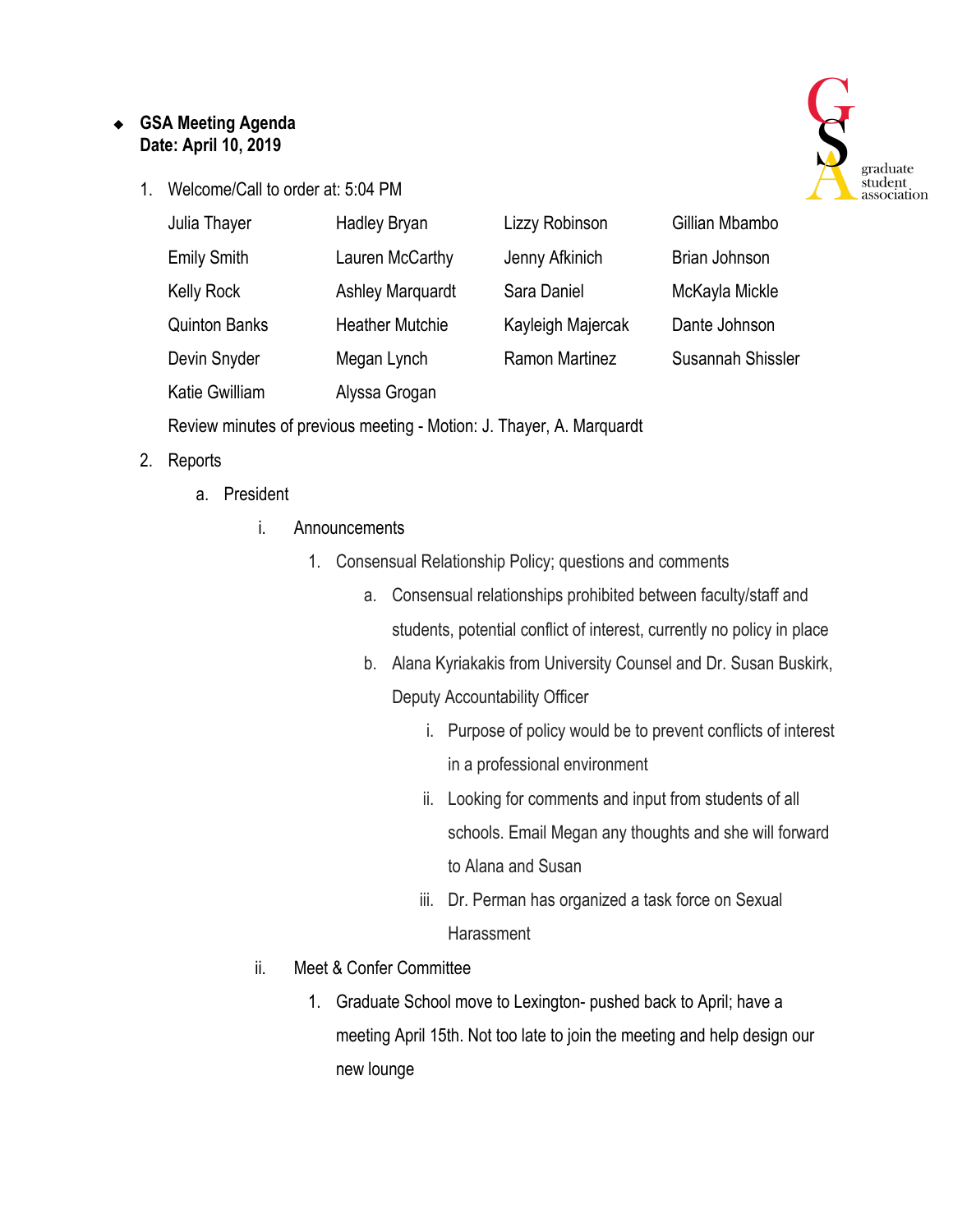- 2. Health insurance- no update; the UMBC policy was brought to their attention. They are looking into options for when our Gallagher contract runs out.
- 3. Shuttle Service- Having trouble getting drivers, they are coming from College Park. Expensive to pay drivers coming from UMCP that need to be here during the day even though shuttles are empty. Peak time is morning/ evening commute, attempting to find a good solution to fill this need.
- 4. HB 270- administration response was as expected; will not impact our relationship with them if we do not choose to unionize
- 5. Safety- Non-emergency alerts? Police Department is hiring a communications/information officer
- b. Vice President
	- i. Announcements
	- ii. Social Activities Committee

1. Thanks for everybody who helped and came out for the social last weekend. Special Thanks to Social activities committee and Quinton for helping me obtain decor for decorating Pickles

- iii. USGA Announcements
	- 1. Elections tonight!!! Spring Orioles Bullpen coming up on April 19th, 5:30-7pm. Please note time coincides with PGSA Coffee House. Plan accordingly.
- iv. Update on Student Health Care meeting with James Reynolds
	- 1. Admin and I went through one-by-one all potential alternatives that could be implemented on student health care going forward, all of which was suggested to not be viable for our student community.
	- 2. In sum, our student pool is too small and generally "too risky" in the eyes of the insurance companies to offer comparable plans that other GAs (like at UMBC) have access too. Short of a whole USM wide grad student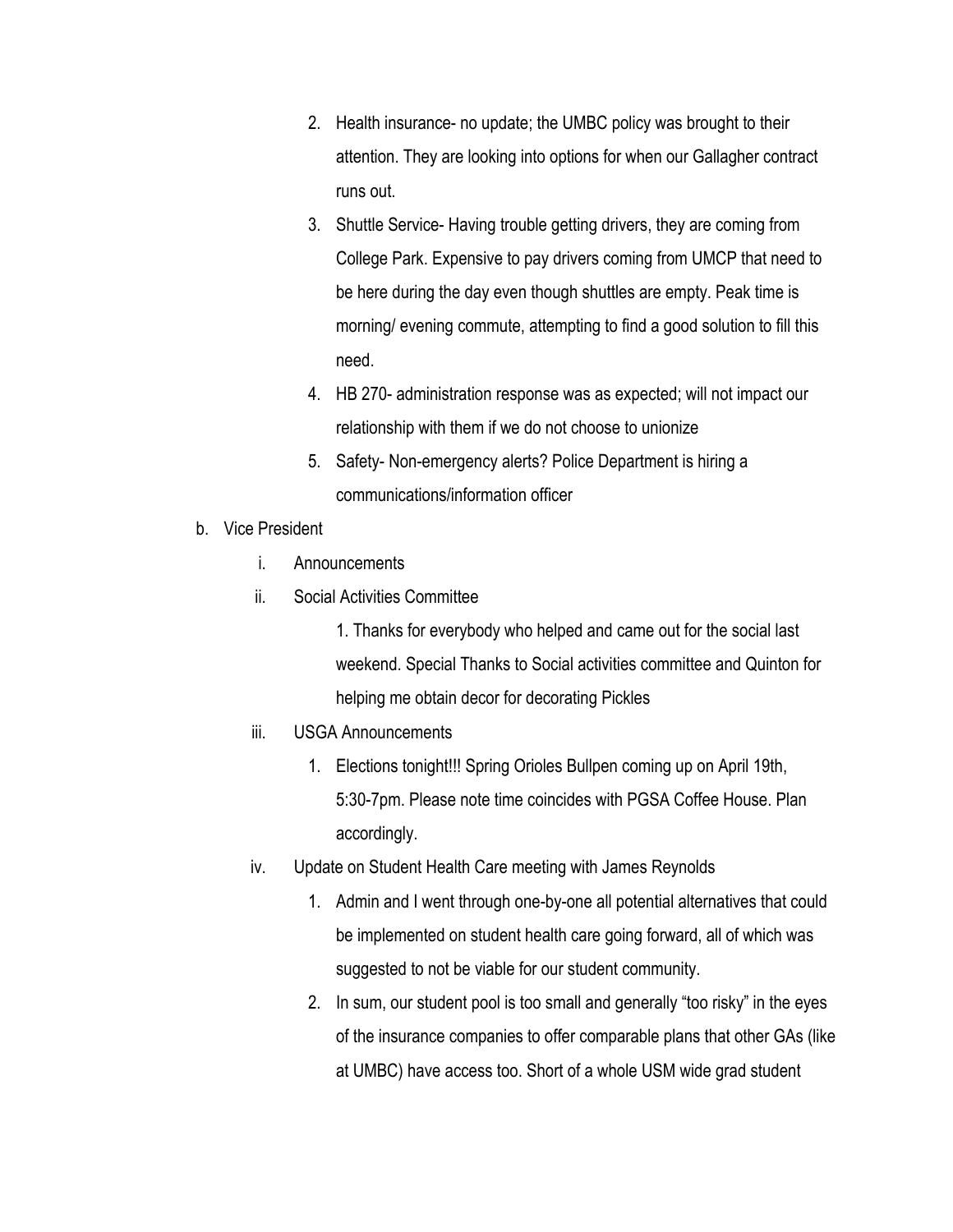health plan, most school partners are not likely to want to partner with our student pool.

- 3. Future plan is to ask for better deliverables from Gallagher for the insurance plans, and continue discussions with other USM schools to try and create a larger student pool for searching for health care plans.
- 4. Better student education on maintaining two insurances in grad school (students under 26), Gallagher webpage info., filing FAFSA if you anticipate large med bills
- c. Treasurer
	- i. Account
		- 1. Current Balance: \$11,342.13
	- ii. Finance Committee:
		- 1. Next Due Date: April 15th
		- 2. Before you sign their applications check for completeness: CV, Receipts, Signatures, Expenses for Lodging, Transport, and Registration
	- iii. Student Group Funding:
		- 1. Budgeted for \$900/semester. Funding is on a reimbursement basis and all receipts must be handed over within one month of the date on the receipt.
		- 2. Budget requests MUST be submitted 1 week prior to GSA meetings so they can be emailed out to the GSA body.
		- 3. We still have leftover funds for this semester and are encouraging student groups to apply for funding!
- d. Secretary
	- i. Announcements
		- 1. GRC was a huge success! We had ~80 presenters and over \$1000 in sponsorship donations. Thank you to all volunteers and the GRC committee!
- e. Grad Council rep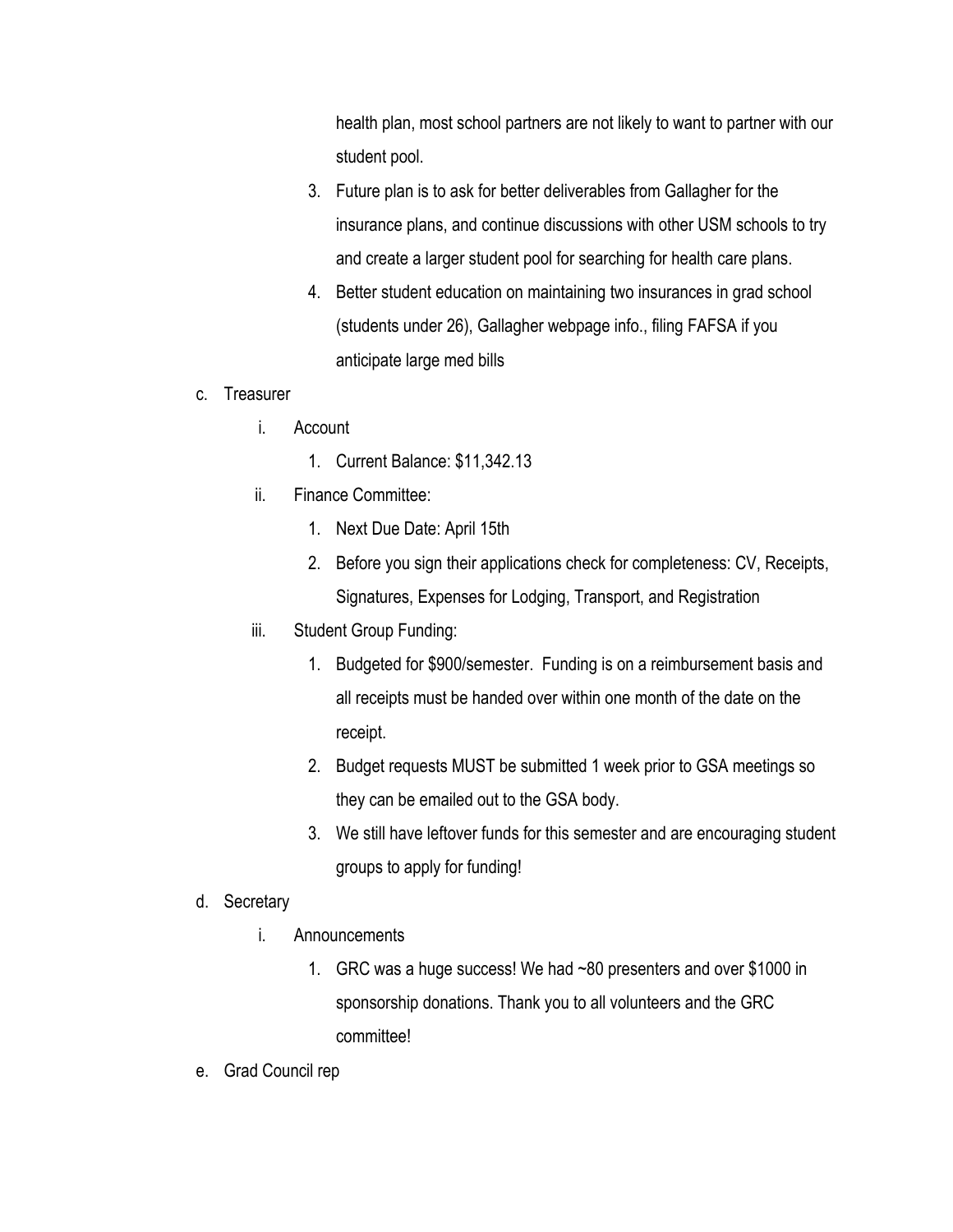- i. Announcements
	- 1. Mentor of the year applications are now open due April 26th
		- a. Need a nomination and recommendation for a complete application submission
- ii. U of M grad council
	- 1. The GA collective bargaining bill will no longer be considered for vote in the Senate
		- a. [https://dbknews.com/2019/04/05/maryland-bill-graduate-st](https://dbknews.com/2019/04/05/maryland-bill-graduate-student-workers-collective-bargaining-rights-dead-senate/) [udent-workers-collective-bargaining-rights-dead-senate/](https://dbknews.com/2019/04/05/maryland-bill-graduate-student-workers-collective-bargaining-rights-dead-senate/)
- iii. Professional Development Committee
	- 1. Professional development award applications are now open. Please make sure your application is appropriate - research conferences are not considered for this award. Applications are due by April 15th.
- f. PR
- i. Announcements
	- 1. Grad Gazette went out on Friday, April 5th.
- ii. Volunteer
	- 1. BARCs Animal Shelter: Likely going to be first weekend in May
- g. Meyerhoff
	- i. No announcements
- h. NOVA
	- i. Halal on the lawn is on Friday! Bring donations, large male clothing, toiletries, etc.
- 3. Old Business:
	- a. Status of Centennial Celebration
		- i. April 25th 5pm-8pm in HSF3 Atrium
		- ii. Invitations will be out soon with an RSVP date of 4/18
		- iii. Please sign up for the 'Bake your Thesis' competition!!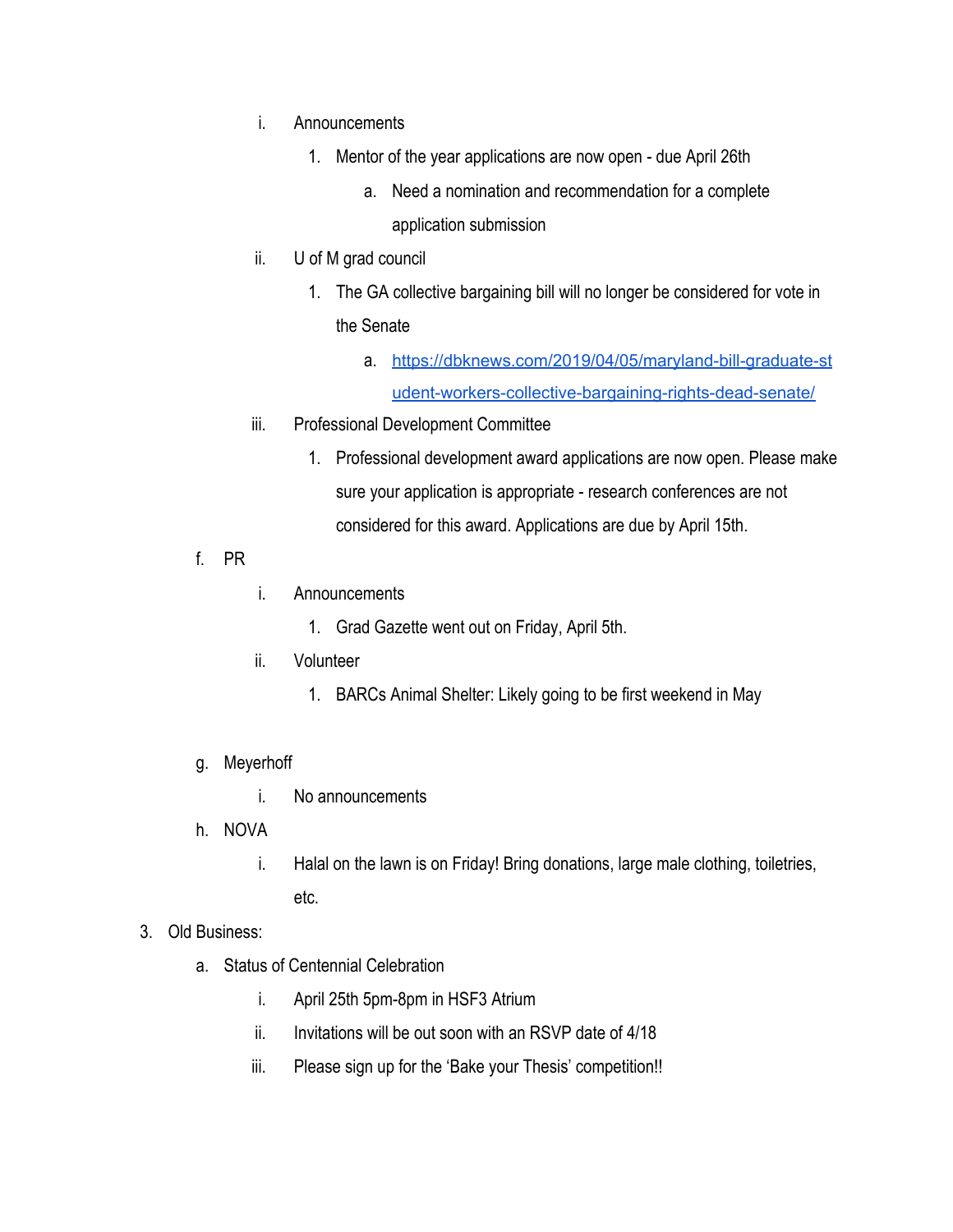1. Can bake any item to represent your thesis and have a 1-2 minute explanation of the baked good. Plan for a serving size 20-30 people. Cake mix and icing will be provided if needed. There will be a first and second prize.

## b. **House Bill 270 (Graduate Assistant Collective Bargaining Fairness Act)** :

- i. More information/ check on status of bill: [MD State Legislature page](http://mgaleg.maryland.gov/webmga/frmMain.aspx?id=hb0270&stab=01&pid=billpage&tab=subject3&ys=2019rs).
- ii. No progress since the last meeting; still sitting with the House Appropriations **Committee**
- iii. Cross-filed with SB0491; Senate Finance Committee
- iv. Will be effective July 1st if it passes

## 4. New Business:

- a. Outstanding Rep Nominations! Will be voting by email to announce at the Centennial.
	- i. Ashley Marquardt
	- ii. Heather Mutchie
	- iii. Emily Smith
- b. E-board nominations for 2019-2020!! We will vote at the May meeting. Can self-nominate or nominate someone else. All nominees must accept the nomination (an email to umb.gsa.president.com will suffice). Nominations will be accepted up until voting at the May meeting!
	- i. Description of duty and are you re-running?
		- 1. President (Megan) Run meetings, plan orientation, meet and confer meetings, other misc. duties helping other exec members or working with administration. Will be re-running.
		- 2. VP (Ramon) USGA senator, social activities chair (coordinates all socials and activities). Will be re-running unless he gets UGSA position.
		- 3. Treasurer (Susannah) Asks for checks from Graduate School, keeps track of the budget and spending, orders food for GSA meetings, travel awards four times a year. Will not be re-running
		- 4. Secretary (Alyssa) Sending out meeting agenda to the representatives,